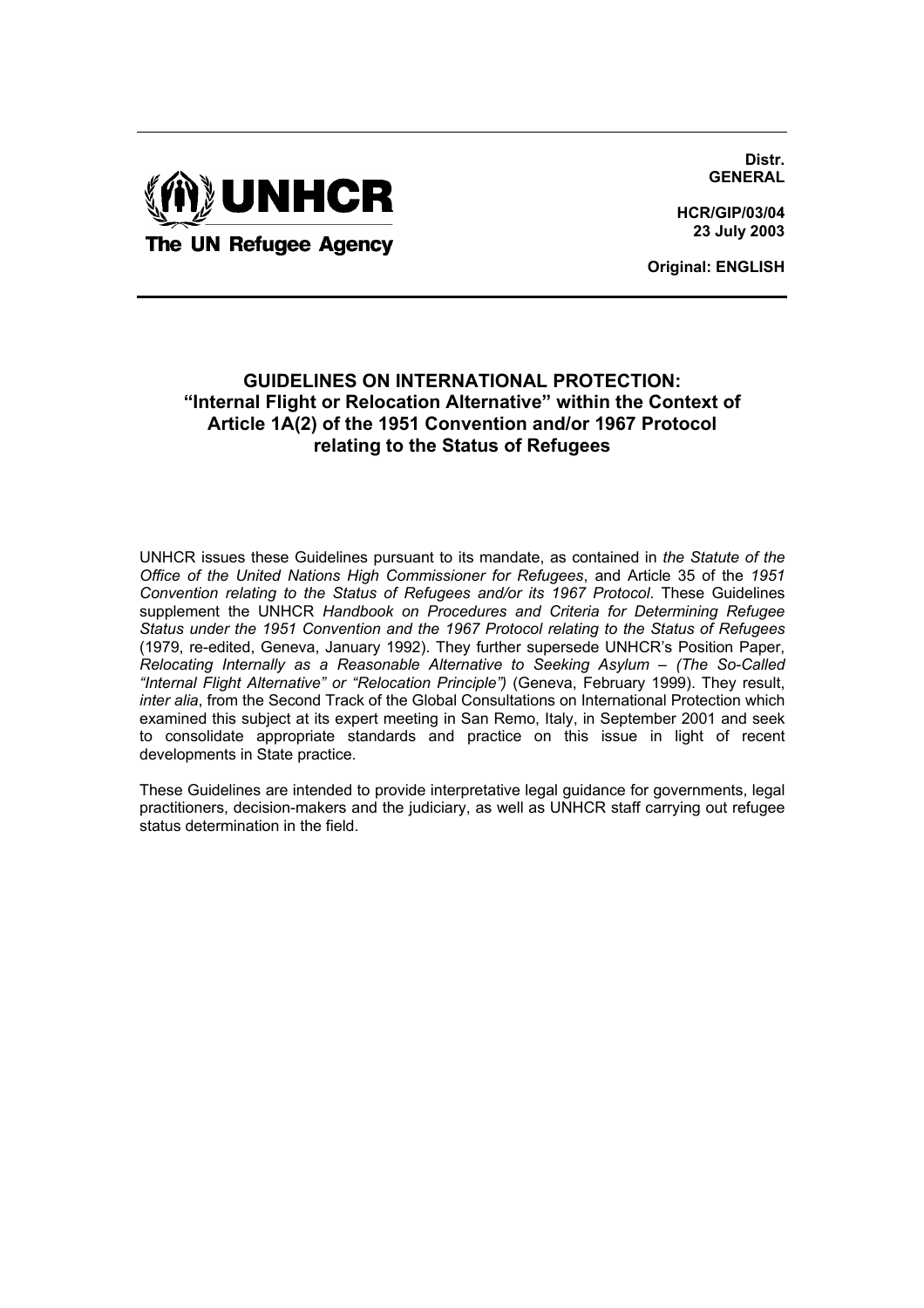### **"Internal Flight or Relocation Alternative" in the Context of Article 1A(2) of the 1951 Convention and/or 1967 Protocol relating to the Status of Refugees**

### **I. INTRODUCTION**

1. Internal flight or relocation alternative is a concept that is increasingly considered by decision-makers in refugee status determination. To date, there has been no consistent approach to this concept and consequently divergent practices have emerged both within and across jurisdictions. Given the differing approaches, these Guidelines are designed to offer decision-makers a more structured approach to analysis of this aspect of refugee status determination.

2. The concept of an internal flight or relocation alternative is not a stand-alone principle of refugee law, nor is it an independent test in the determination of refugee status. A Convention refugee is a person who meets the criteria set out in Article 1A(2) of the *1951 Convention and/or 1967 Protocol relating to the Status of Refugees* (hereinafter "1951 Convention"). These criteria are to be interpreted in a liberal and humanitarian spirit, in accordance with their ordinary meaning, and in light of the object and purpose of the 1951 Convention. The concept of an internal flight or relocation alternative is not explicitly referred to in these criteria. The question of whether the claimant has an internal flight or relocation alternative may, however, arise as part of the refugee status determination process.

3. Some have located the concept of internal flight or relocation alternative in the "wellfounded fear of being persecuted" clause of the definition, and others in the "unwilling … or unable … to avail himself of the protection of that country" clause. These approaches are not necessarily contradictory, since the definition comprises one holistic test of interrelated elements. How these elements relate, and the importance to be accorded to one or another element, necessarily falls to be determined on the facts of each individual case.

4. International law does not require threatened individuals to exhaust all options within their own country first before seeking asylum; that is, it does not consider asylum to be the last resort. The concept of internal flight or relocation alternative should therefore not be invoked in a manner that would undermine important human rights tenets underlying the international protection regime, namely the right to leave one's country, the right to seek asylum and protection against *refoulement*. Moreover, since the concept can only arise in the context of an assessment of the refugee claim on its merits, it cannot be used to deny access to refugee status determination procedures. A consideration of internal flight or relocation necessitates regard for the personal circumstances of the individual claimant and the conditions in the country for which the internal flight or relocation alternative is proposed.<sup>2</sup>

5. Consideration of possible internal relocation areas is not relevant for refugees coming under the purview of Article I(2) of the *OAU Convention Governing the Specific Aspects of Refugee Problems in Africa 1969*. Article I(2) specifically clarifies the definition of a refugee as follows: "every person who, owing to external aggression, occupation, foreign domination or events seriously disturbing public order *in either part or the whole of his country of origin or nationality*, is compelled to leave his place of habitual residence in order to seek refuge in another place outside his country of origin or nationality".<sup>3</sup>

<sup>————————————————————&</sup>lt;br><sup>1</sup> For further details, see UNHCR, "Interpreting Article 1 of the 1951 Convention Relating to the Status of Refugees", Geneva, April 2001, (hereafter UNHCR, "Interpreting Article 1"), para. 12.

 $<sup>2</sup>$  Ibid., paras. 35–37.</sup>

<sup>3</sup> (Emphasis added.) The *1984 Cartagena Declaration* also specifically refers to Article I(2) of the OAU Refugee Convention.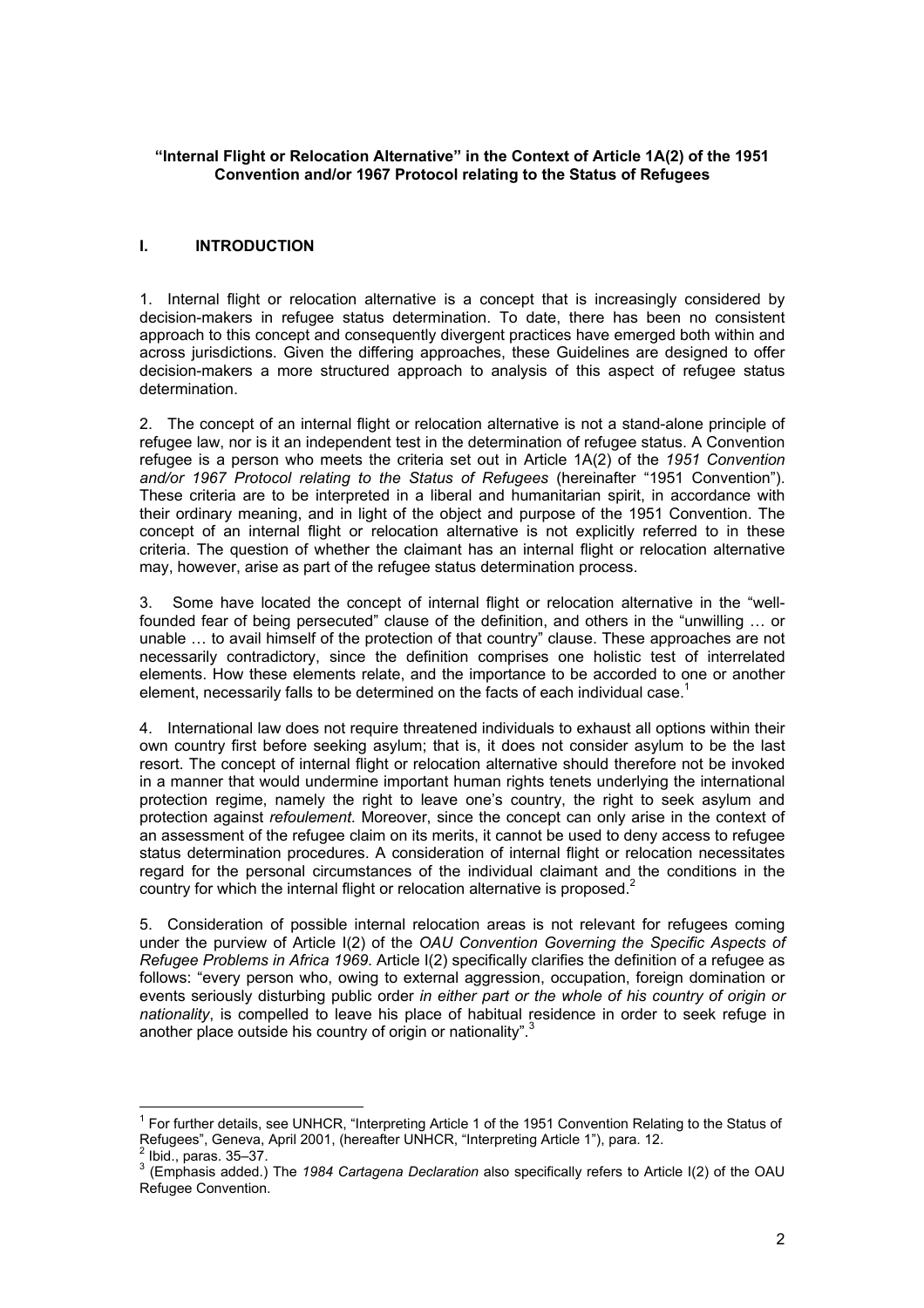## **II. SUBSTANTIVE ANALYSIS**

### **A. Part of the holistic assessment of refugee status**

6. The 1951 Convention does not require or even suggest that the fear of being persecuted need always extend to the *whole* territory of the refugee's country of origin.<sup>4</sup> The concept of an internal flight or relocation alternative therefore refers to a specific area of the country where there is no risk of a well-founded fear of persecution and where, given the particular circumstances of the case, the individual could reasonably be expected to establish him/herself and live a normal life.<sup>5</sup> Consequently, if internal flight or relocation is to be considered in the context of refugee status determination, a particular area must be identified and the claimant provided with an adequate opportunity to respond.

7. In the context of the holistic assessment of a claim to refugee status, in which a wellfounded fear of persecution for a Convention reason has been established in some localised part of the country of origin, the assessment of whether or not there is a relocation possibility requires two main sets of analyses, undertaken on the basis of answers to the following sets of questions:

- I. The Relevance Analysis
	- a) *Is the area of relocation practically, safely, and legally accessible to the individual?* If any of these conditions is not met, consideration of an alternative location within the country would not be relevant.
	- b) *Is the agent of persecution the State?* National authorities are presumed to act throughout the country. If they are the feared persecutors, there is a presumption in principle that an internal flight or relocation alternative is not available.
	- c) *Is the agent of persecution a non-State agent?* Where there is a risk that the non-State actor will persecute the claimant in the proposed area, then the area will not be an internal flight or relocation alternative. This finding will depend on a determination of whether the persecutor is likely to pursue the claimant to the area and whether State protection from the harm feared is available there.
	- d) *Would the claimant be exposed to a risk of being persecuted or other serious harm upon relocation?* This would include the original or any new form of persecution or other serious harm in the area of relocation.
- II. The Reasonableness Analysis
	- a) *Can the claimant, in the context of the country concerned, lead a relatively normal life without facing undue hardship?* If not, it would not be reasonable to expect the person to move there.

#### **Scope of assessment**

8. The determination of whether the proposed internal flight or relocation area is an appropriate alternative in the particular case requires an assessment over time, taking into account not only the circumstances that gave rise to the persecution feared, and that prompted flight from the original area, but also whether the proposed area provides a meaningful alternative in the future. The forward-looking assessment is all the more important since, although rejection of status does not automatically determine the course of action to be followed, forcible return may be a consequence.

### **B. The relevance analysis**

9. The questions outlined in paragraph 7 can be analysed further as follows:

 4 See UNHCR, *Handbook on Procedures and Criteria for Determining Refugee Status* (1979, Geneva, re-edited 1992), (hereinafter "UNHCR Handbook"), para. 91.

<sup>&</sup>lt;sup>5</sup> For issues concerning the burden of proof in establishing these issues see section III.A below.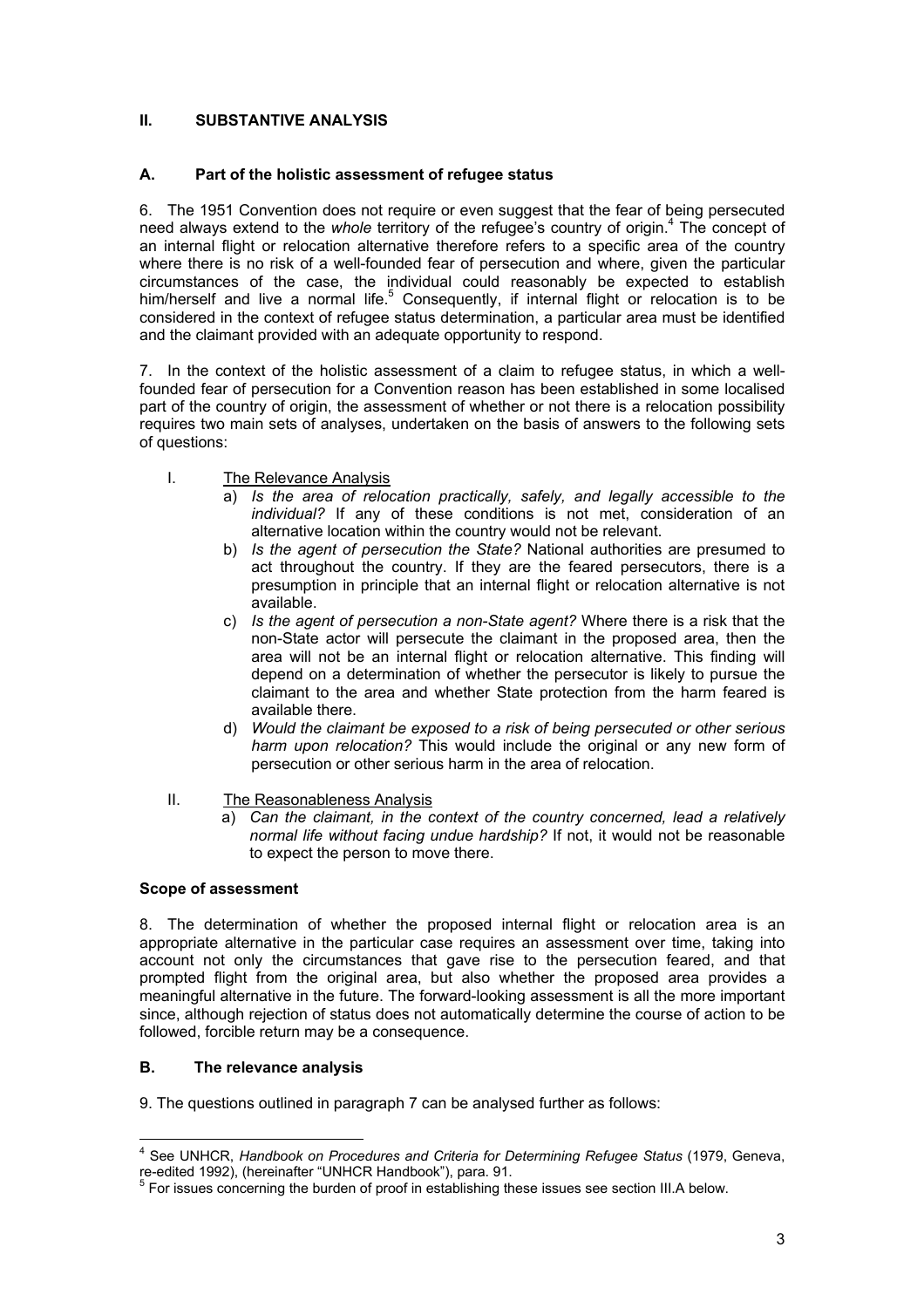#### **Is the area of relocation practically, safely, and legally accessible to the individual?**

10. An area is not an internal flight or relocation alternative if there are barriers to reaching the area which are not reasonably surmountable. For example, the claimant should not be required to encounter physical dangers en route to the area such as mine fields, factional fighting, shifting war fronts, banditry or other forms of harassment or exploitation.

11. If the refugee claimant would have to pass through the original area of persecution in order to access the proposed area, that area cannot be considered an internal flight or relocation alternative. Similarly, passage through airports may render access unsafe, especially in cases where the State is the persecutor or where the persecutor is a non-State group in control of the airport.

12. The proposed area must also be legally accessible, that is, the individual must have the legal right to travel there, to enter, and to remain. Uncertain legal status can create pressure to move to unsafe areas, or to the area of original persecution. This issue may require particular attention in the case of stateless persons or those without documentation.

#### **Is the agent of persecution the State?**

13. The need for an analysis of internal relocation only arises where the fear of being persecuted is limited to a specific part of the country, outside of which the feared harm cannot materialise. In practical terms, this normally excludes cases where the feared persecution emanates from or is condoned or tolerated by State agents, including the official party in oneparty States, as these are presumed to exercise authority in all parts of the country.<sup>6</sup> Under such circumstances the person is threatened with persecution countrywide unless exceptionally it is clearly established that the risk of persecution stems from an authority of the State whose power is clearly limited to a specific geographical area or where the State itself only has control over certain parts of the country.<sup>7</sup>

14. Where the risk of being persecuted emanates from local or regional bodies, organs or administrations within a State, it will rarely be necessary to consider potential relocation, as it can generally be presumed that such local or regional bodies derive their authority from the State. The possibility of relocating internally may be relevant only if there is clear evidence that the persecuting authority has no reach outside its own region and that there are particular circumstances to explain the national government's failure to counteract the localised harm.

#### **Is the agent of persecution a non-State agent?**

15. Where the claimant fears persecution by a non-State agent of persecution, the main inquiries should include an assessment of the motivation of the persecutor, the ability of the persecutor to pursue the claimant in the proposed area, and the protection available to the claimant in that area from State authorities. As with questions involving State protection generally, the latter involves an evaluation of the ability and willingness of the State to protect the claimant from the harm feared. A State may, for instance, have lost effective control over its territory and thus not be able to protect. Laws and mechanisms for the claimant to obtain protection from the State may reflect the State's willingness, but, unless they are given effect in practice, they are not of themselves indicative of the availability of protection. Evidence of the State's inability or unwillingness to protect the claimant in the original persecution area will be relevant. It can be presumed that if the State is unable or unwilling to protect the individual in one part of the country, it may also not be able or willing to extend protection in other areas. This may apply in particular to cases of gender-related persecution.

 6 See Summary Conclusions – Internal Protection/Relocation/Flight Alternative, Global Consultations on International Protection, San Remo Expert Roundtable, 6–8 September 2001 (hereinafter "Summary Conclusions – Internal Protection/Relocation/Flight Alternative"), para. 2; UNHCR, "Interpreting Article 1", paras. 12–13.

 $7 \text{ See}$  also paragraphs 16, 17 and 27 of these Guidelines.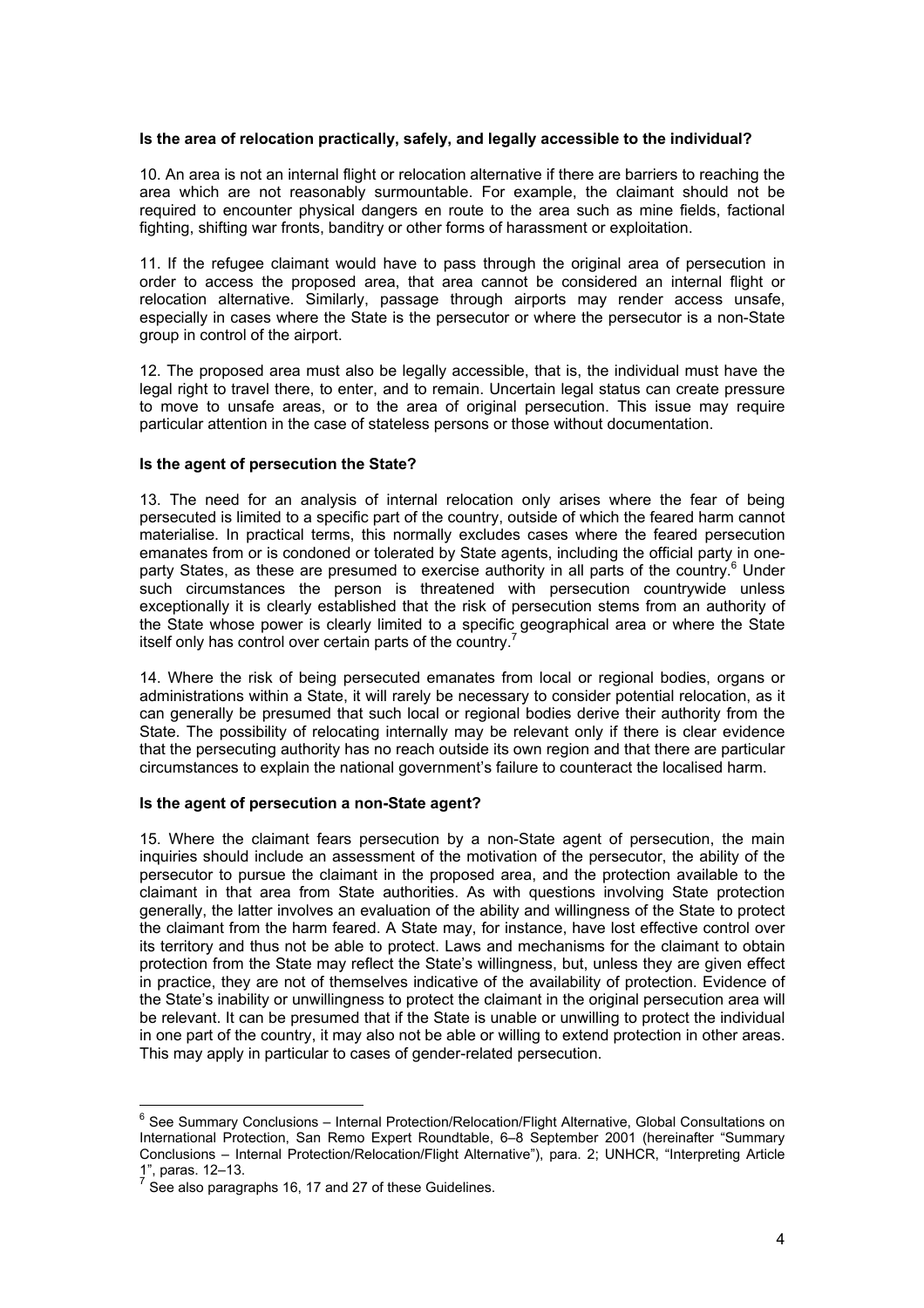16. Not all sources of possible protection are tantamount to State protection. For example, if the area is under the control of an international organisation, refugee status should not be denied solely on the assumption that the threatened individual could be protected by that organisation. The facts of the individual case will be particularly important. The general rule is that it is inappropriate to equate the exercise of a certain administrative authority and control over territory by international organisations on a transitional or temporary basis with national protection provided by States. Under international law, international organisations do not have the attributes of a State.

17. Similarly, it is inappropriate to find that the claimant will be protected by a local clan or militia in an area where they are not the recognised authority in that territory and/or where their control over the area may only be temporary. Protection must be effective and of a durable nature: It must be provided by an organised and stable authority exercising full control over the territory and population in question.

### **Would the claimant be exposed to a risk of being persecuted or other serious harm upon relocation?**

18. It is not sufficient simply to find that the original agent of persecution has not *yet* established a presence in the proposed area. Rather, there must be reason to believe that the reach of the agent of persecution is likely to remain localised and outside the designated place of internal relocation.

19. Claimants are not expected or required to suppress their political or religious views or other protected characteristics to avoid persecution in the internal flight or relocation area. The relocation alternative must be more than a "safe haven" away from the area of origin.

20. In addition, a person with an established fear of persecution for a 1951 Convention reason in one part of the country cannot be expected to relocate to another area of serious harm. If the claimant would be exposed to a new risk of serious harm, including a serious risk to life, safety, liberty or health, or one of serious discrimination, $^8$  an internal flight or relocation alternative does not arise, irrespective of whether or not there is a link to one of the Convention grounds.<sup>9</sup> The assessment of new risks would therefore also need to take into account serious harm generally covered under complementary forms of protection.<sup>10</sup>

21. The proposed area is also not an internal flight or relocation alternative if the conditions there are such that the claimant may be compelled to go back to the original area of persecution, or indeed to another part of the country where persecution or other forms of serious harm may be a possibility.

### **C. The reasonableness analysis**

22. In addition to there not being a fear of persecution in the internal flight or relocation alternative, it must be reasonable in all the circumstances for the claimant to relocate there. This test of "reasonableness" has been adopted by many jurisdictions. It is also referred to as a test of "undue hardship" or "meaningful protection".

23. The "reasonableness test" is a useful legal tool which, while not specifically derived from the language of the 1951 Convention, has proved sufficiently flexible to address the issue of whether or not, in all the circumstances, the particular claimant could reasonably be expected to move to the proposed area to overcome his or her well-founded fear of being persecuted. It is not an analysis based on what a hypothetical "reasonable person" should be expected to

ender and the UNHCR Handbook, paras. 51–52.<br>
See UNHCR Handbook, paras. 51–52.

 $9$  A more general right not to be returned to a country where there is a risk of torture or cruel or inhuman treatment is found, either explicitly or by interpretation, in international human rights instruments. The most prominent are Article 3 of the Convention against Torture 1984, Article 7 of the International Covenant on Civil and Political Rights 1966, and Article 3 of the European Convention for the Protection of Human Rights and Fundamental Freedoms 1950.

<sup>&</sup>lt;sup>10</sup> See UN docs. EC/50/SC/CRP.18, 9 June 2000 and EC/GC/01/18, 4 September 2001.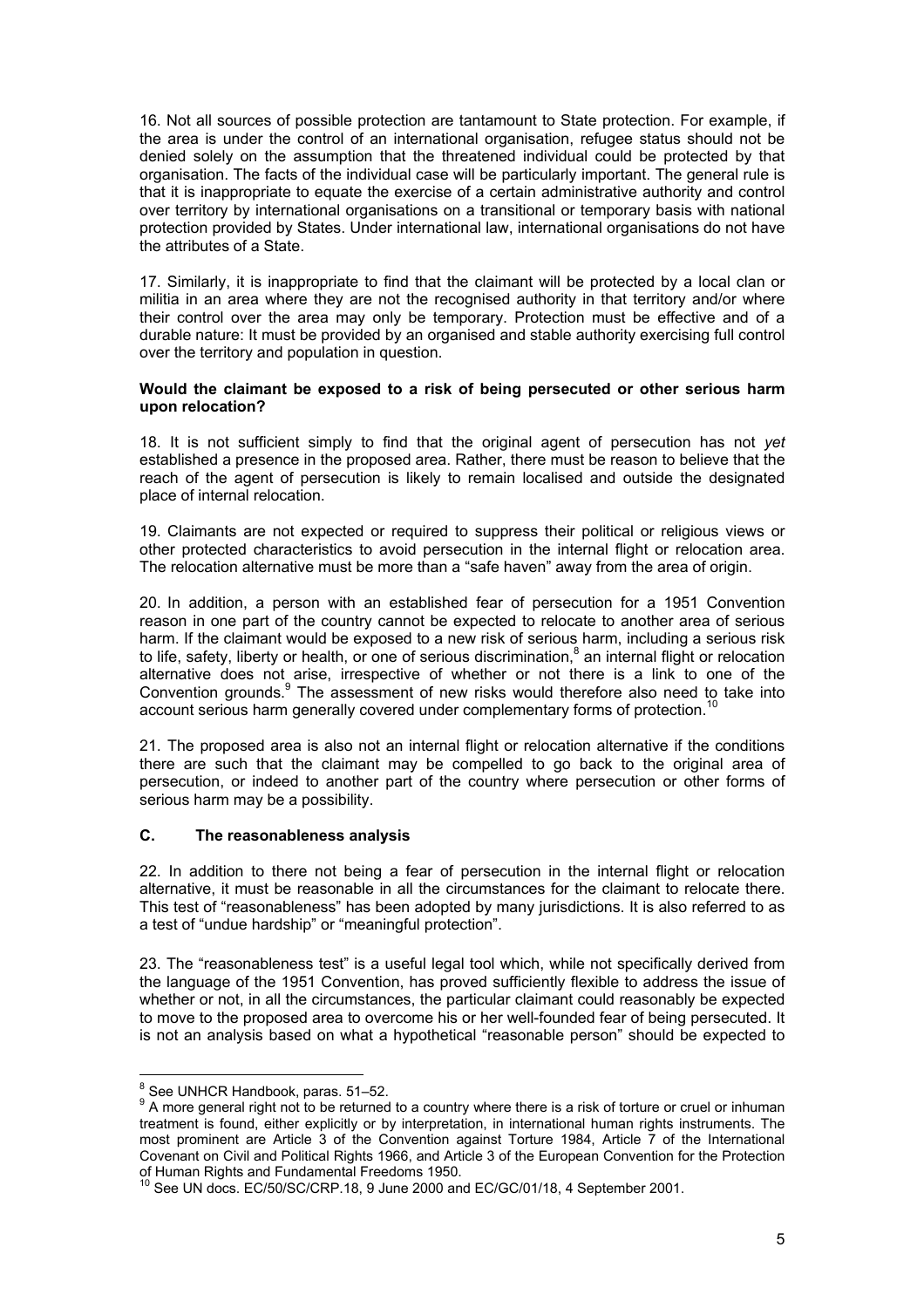do. The question is what is reasonable, both subjectively and objectively, given the individual claimant and the conditions in the proposed internal flight or relocation alternative.

### **Can the claimant, in the context of the country concerned, lead a relatively normal life without facing undue hardship?**

24. In answering this question, it is necessary to assess the applicant's personal circumstances, the existence of past persecution, safety and security, respect for human rights, and possibility for economic survival.

#### Personal circumstances

25. The personal circumstances of an individual should always be given due weight in assessing whether it would be unduly harsh and therefore unreasonable for the person to relocate in the proposed area. Of relevance in making this assessment are factors such as age, sex, health, disability, family situation and relationships, social or other vulnerabilities, ethnic, cultural or religious considerations, political and social links and compatibility, language abilities, educational, professional and work background and opportunities, and any past persecution and its psychological effects. In particular, lack of ethnic or other cultural ties may result in isolation of the individual and even discrimination in communities where close ties of this kind are a dominant feature of daily life. Factors which may not on their own preclude relocation may do so when their cumulative effect is taken into account. Depending on individual circumstances, those factors capable of ensuring the material and psychological well-being of the person, such as the presence of family members or other close social links in the proposed area, may be more important than others.

#### Past persecution

26. Psychological trauma arising out of past persecution may be relevant in determining whether it is reasonable to expect the claimant to relocate in the proposed area. The provision of psychological assessments attesting to the likelihood of further psychological trauma upon return would militate against finding that relocation to the area is a reasonable alternative. In some jurisdictions, the very fact that the individual suffered persecution in the past is sufficient in itself to obviate any need to address the internal relocation issue.

#### Safety and security

27. The claimant must be able to find safety and security and be free from danger and risk of injury. This must be durable, not illusory or unpredictable. In most cases, countries in the grip of armed conflict would not be safe for relocation, especially in light of shifting armed fronts which could suddenly bring insecurity to an area hitherto considered safe. In situations where the proposed internal flight or relocation alternative is under the control of an armed group and/or State-like entity, careful examination must be made of the durability of the situation there and the ability of the controlling entity to provide protection and stability.

#### Respect for human rights

28. Where respect for basic human rights standards, including in particular non-derogable rights, is clearly problematic, the proposed area cannot be considered a reasonable alternative. This does not mean that the deprivation of any civil, political or socio-economic human right in the proposed area will disqualify it from being an internal flight or relocation alternative. Rather, it requires, from a practical perspective, an assessment of whether the rights that will not be respected or protected are fundamental to the individual, such that the deprivation of those rights would be sufficiently harmful to render the area an unreasonable alternative.

#### Economic survival

29. The socio-economic conditions in the proposed area will be relevant in this part of the analysis. If the situation is such that the claimant will be unable to earn a living or to access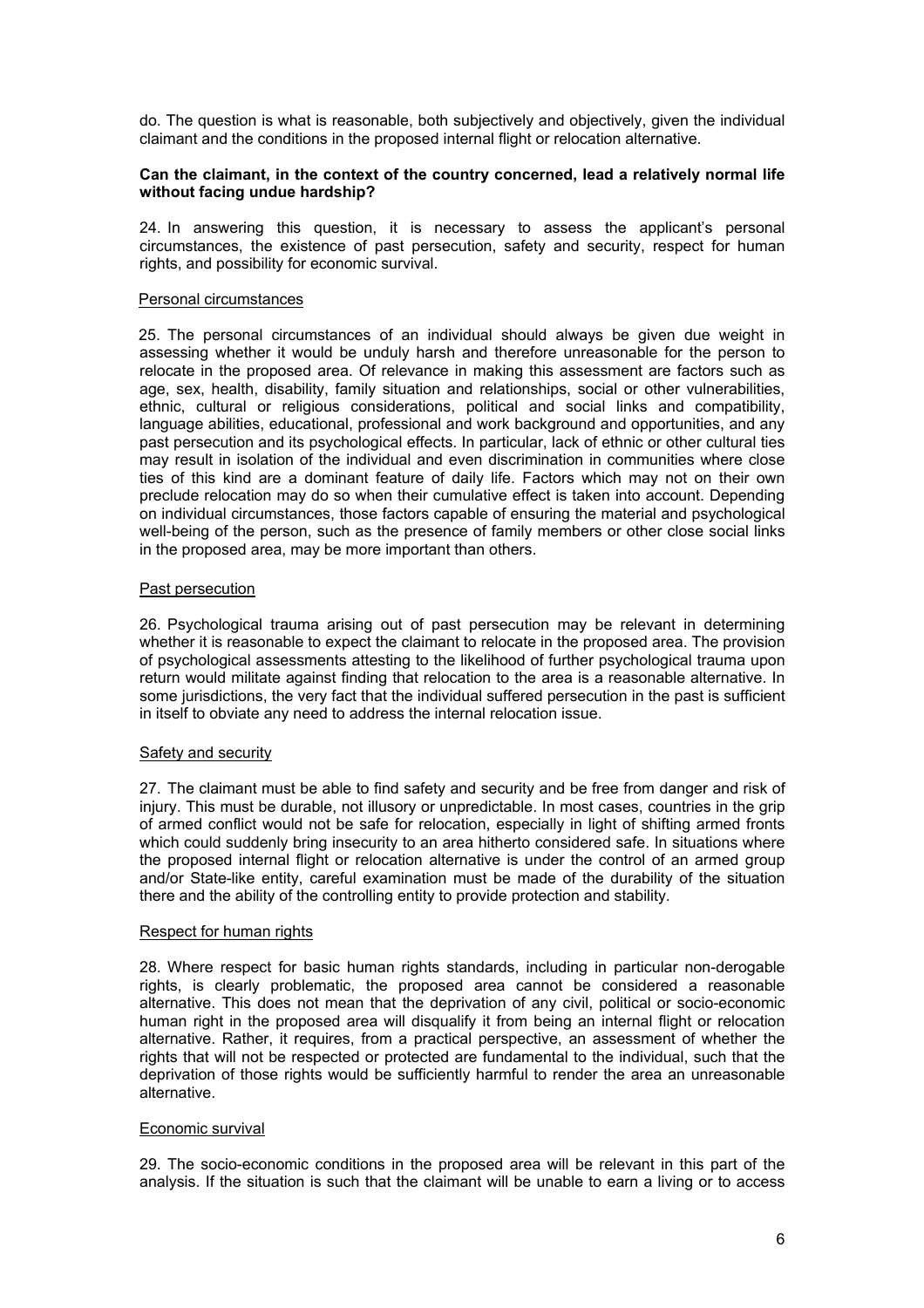accommodation, or where medical care cannot be provided or is clearly inadequate, the area may not be a reasonable alternative. It would be unreasonable, including from a human rights perspective, to expect a person to relocate to face economic destitution or existence below at least an adequate level of subsistence. At the other end of the spectrum, a simple lowering of living standards or worsening of economic status may not be sufficient to reject a proposed area as unreasonable. Conditions in the area must be such that a relatively normal life can be led in the context of the country concerned. If, for instance, an individual would be without family links and unable to benefit from an informal social safety net, relocation may not be reasonable, unless the person would otherwise be able to sustain a relatively normal life at more than just a minimum subsistence level.

30. If the person would be denied access to land, resources and protection in the proposed area because he or she does not belong to the dominant clan, tribe, ethnic, religious and/or cultural group, relocation there would not be reasonable. For example, in many parts of Africa, Asia and elsewhere, common ethnic, tribal, religious and/or cultural factors enable access to land, resources and protection. In such situations, it would not be reasonable to expect someone who does not belong to the dominant group, to take up residence there. A person should also not be required to relocate to areas, such as the slums of an urban area, where they would be required to live in conditions of severe hardship.

### **D. Relocation and internally displaced persons**

31. The presence of internally displaced persons who are receiving international assistance in one part of the country is not in itself conclusive evidence that it is reasonable for the claimant to relocate there. For example, the standard and quality of life of the internally displaced are often insufficient to support a finding that living in the area would be a reasonable alternative to flight. Moreover, where internal displacement is a result of "ethnic cleansing" policies, denying refugee status on the basis of the internal flight or relocation concept could be interpreted as condoning the resulting situation on the ground and therefore raises additional concerns.

32. The reality is that many thousands of internally displaced persons do not enjoy basic rights and have no opportunity to exercise the right to seek asylum outside their country. Thus, although standards largely agreed by the international community now exist, their implementation is by no means assured in practice. Moreover, the *Guiding Principles on Internal Displacement* specifically affirm in Principle 2(2) that they are not to be interpreted as "restricting, modifying or impairing the provisions of any international human rights or international humanitarian law instrument or rights granted to persons under domestic law" and in particular, they are "without prejudice to the right to seek and enjoy asylum in other countries."<sup>11</sup>

### **III. PROCEDURAL ISSUES**

## **A. Burden of proof**

l

33. The use of the relocation concept should not lead to additional burdens on asylumseekers. The usual rule must continue to apply, that is, the burden of proving an allegation rests on the one who asserts it. This is consistent with paragraph 196 of the *Handbook* which states that

… while the burden of proof in principle rests on the applicant, the duty to ascertain and evaluate all the relevant facts is shared between the applicant and the examiner. Indeed, in some cases, it may be for the examiner to use all the means at his [or her] disposal to produce the necessary evidence in support of the application.

<sup>&</sup>lt;sup>11</sup> See also W. Kälin, *Guiding Principles on Internal Displacement: Annotations, Studies in Transnational* Legal Policy No. 32, 2000 (The American Society of International Law, The Brookings Institution, Project on Internal Displacement), pp. 8-10.